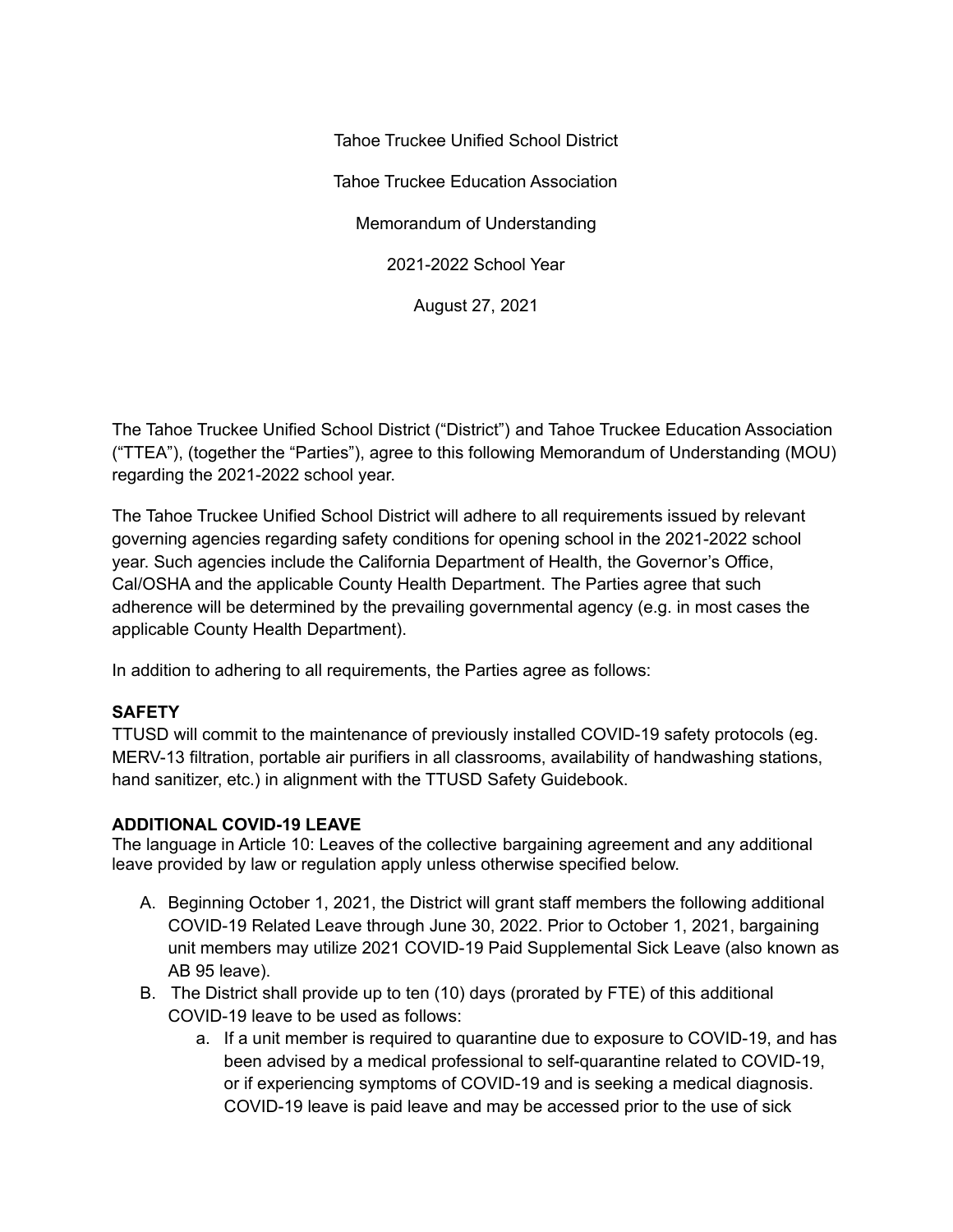leave; or if a unit member is unable to work due to the need to care for (1) a minor child due to a COVID-19 related school closure, (2) an individual subject to government-issued quarantine or isolation order related to COVID-19, (3) an individual who has been advised to self-quarantine by a healthcare provider related to COVID-19, or (4) an individual who is experiencing symptoms of COVID-19 and is seeking diagnosis. The District may request verification of the unit member's relationship to the individual and of the individual's need to quarantine and/or health status prior to placing a unit member on paid leave; or

- b. If a unit member needs to attend a vaccine appointment during their contracted work hours and for recovery time up to one (1) day if they experience symptoms or side effects from the vaccination. Unit members shall make a good faith effort to schedule a vaccination appointment outside of student instructional time.
- c. To take COVID-19 leave, unit members must submit a signed statement to HR giving (1) the employee's name; (2) the requested dates of leave; (3) the COVID-19 qualifying reason for leave; (4) a statement that the employee is unable to work or telework because of the COVID-19 qualifying reason; and (where applicable) the name of the health care provider who advised the employee and/or the name of the government entity that issued the quarantine or isolation order to which the individual is subject, or the name of the health care provider who advised the individual to self-quarantine.
- C. Eligibility for this leave will be based on complying with the following criteria:
	- a. Unit member cooperates with and complies with contact tracing, including testing for COVID-19, at no cost to the unit member through the District-contracted testing provider; and
	- b. A Unit member agrees to be or is vaccinated, or for those who remain unvaccinated, agree to be tested at least once per week with either PCR or antigen testing as ordered by the August 11, 2021 State Public Health Order.
- D. Should state or federal legislation be implemented that provides commensurate COVID-19 related leave to unit members, then this additional COVID-19 leave provision will cease to be implemented, and any leave taken pursuant to this provision will be counted as days of leave taken under the subsequent state or federal legislation.
- E. For the duration of this MOU, the District will also allow unit members to utilize current and accumulated sick leave to care for immediate family members for COVID-19 related illnesses or quarantine
- F. For the 2021-22 school year leaves related to COVID-19 must be used in the following order (not including workers compensation if the employee is found to be eligible):
	- a. COVID-19 Paid Supplemental Sick Leave (also known as AB 95 leave) if eligible and available
	- b. TTUSD provided COVID-19 leave
	- c. Exhaust the members year allotment of sick leave
	- d. Catastrophic leave (See CBA)
	- e. Individual employee sick leave bank
	- f. Differential pay leave if eligible (See CBA)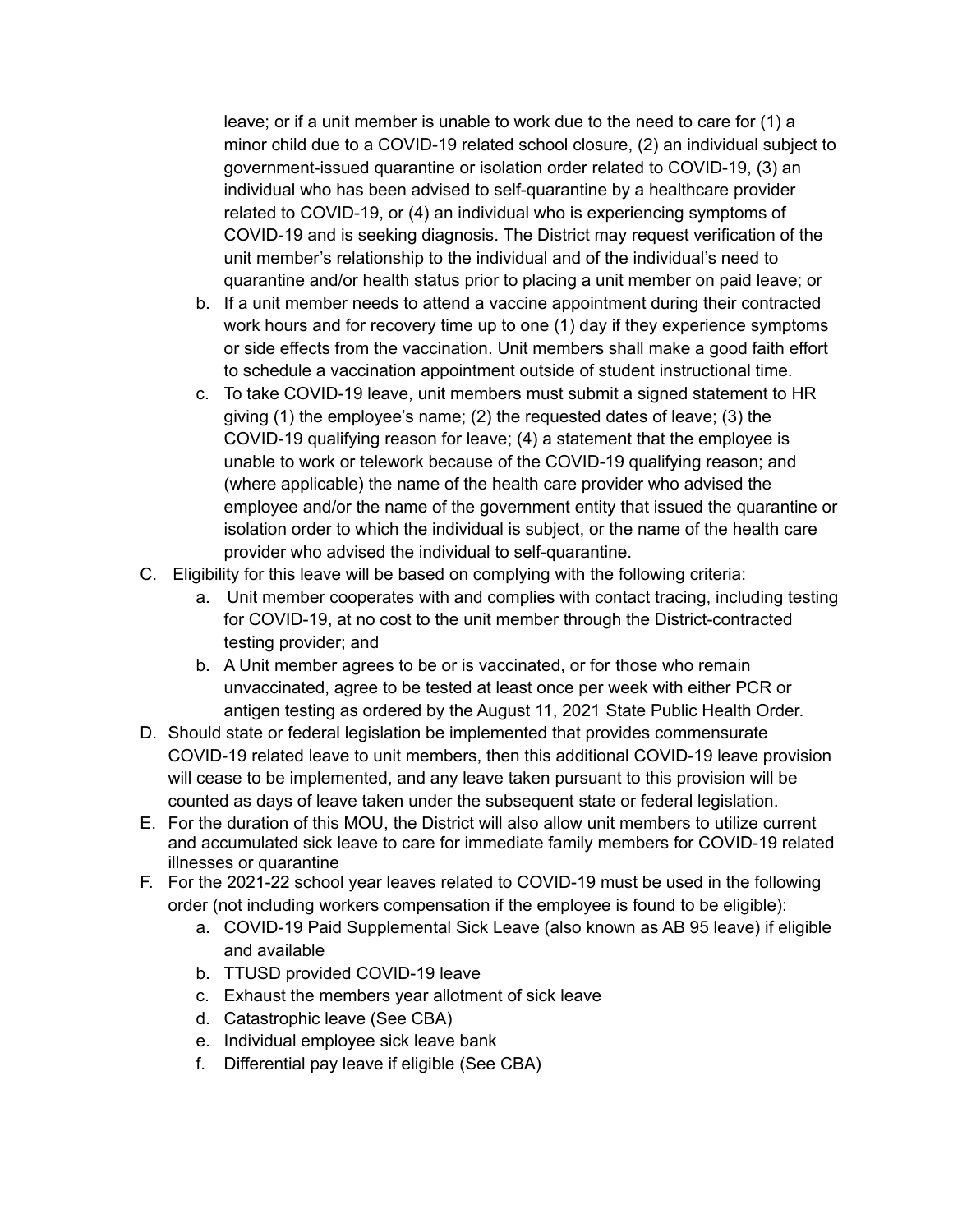G. Unit members who have identified risk factors and have provided documented medical verification, will engage with the District in the interactive process to determine if reasonable accommodations exist to carry out the essential functions of their position.

# **INDEPENDENT STUDY FOR QUARANTINED STUDENTS**

- A. All teachers will maintain updated online lesson materials for their classes on Seesaw (TK-2) or Google Classroom (3-12) for students who are absent due to COVID-related quarantine.
- B. The lesson design and type of instruction provided shall be at the discretion of the classroom teacher, in collaboration with site administration, using district adopted curriculum and independent study practices while maintaining, as practicable, the established in-person school lessons.
- C. Students may contact their teacher for support with non-voluntary independent study, just as for a normal COVID-unrelated absence. Teachers will make reasonable efforts to connect with quarantined students such as but not limited to email, phone calls to student and/or parents, Google Meet or scheduled meetings. Once a student returns from non-voluntary quarantine, teachers will make additional reasonable efforts to assess completed assignments, connect with, and support students.
- D. Teachers will log student attendance while in quarantine using previously established independent study practices.

## **Elementary Classroom Quarantines**

- A. In the event that an entire classroom is quarantined at the elementary level all students will transition to COVID online learning through the designated online learning platform.
- B. Teachers will have the option to work from home during the duration of the classroom quarantine provided they can meet the requirements of their job from home.
- C. School site COVID online learning schedules will be set up with site administration to support potential classroom quarantines. These schedules will occur within the standard site working hours.
- D. COVID online learning classroom expectations:
	- a. The teacher will present a live (synchronous) morning meeting for their class.
	- b. The teacher will prepare and present live (synchronous) sessions for both ELA and Math.
	- c. Enrichment/ELD/Push-in services (counseling etc.) will transition to online instruction while maintaining the established in-person school schedule.
- E. Teachers will remain available for student interaction during their standard site work hours.

## **COMPENSATION**

In consideration for the anticipated increase in non-voluntary COVID related independent study in the 2021-2022 school year, the District shall pay a one-time off schedule payment of \$1,500 to each bargaining unit member (prorated by FTE). This payment is being given due to additional one-time funding received by TTUSD*.* The disbursement will be made in two \$750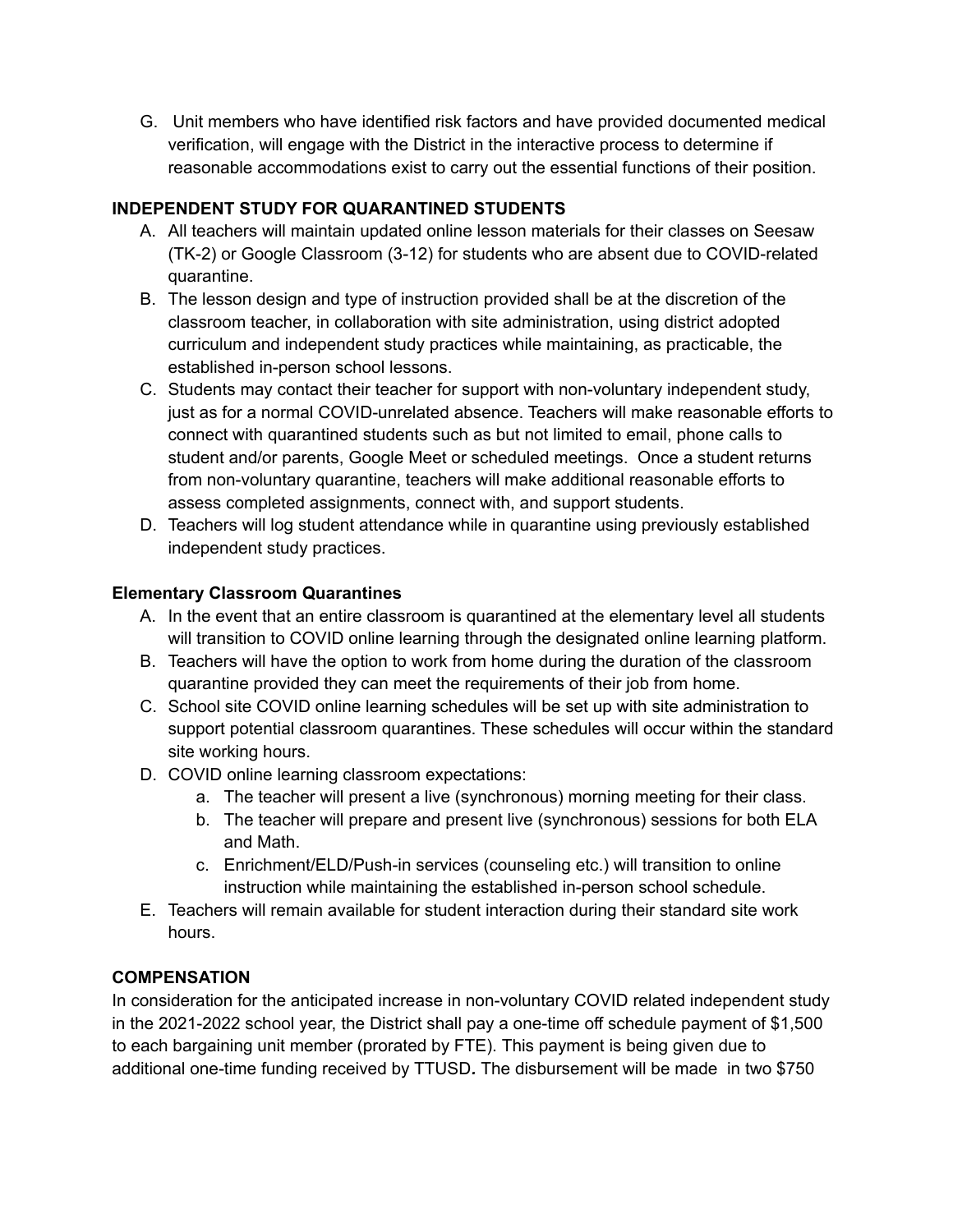payments (prorated by FTE). The first payment will be made in December 2021 and the second in June 2022.

### **GENERAL PROVISIONS**

- A. Not Precedent Setting. The Parties agree that this MOU is not precedent setting, does not constitute a past practice, and does not constitute a waiver of the District's right to refuse to negotiate matters that are not mandatory subjects of bargaining.
- B. Compliance with Law. The Parties recognize that the COVID-19 epidemic is evolving and so is governmental response. The Parties will comply with existing and further state or federal legislation or applicable orders and directives as they affect the terms and conditions of employment of bargaining unit employees.
- C. Inconsistencies with the Law. If any term or provision of this MOU is inconsistent with any applicable law or any order issued by any federal, state, or local officer or agency having jurisdiction over the District, or if the inconsistency could result in a loss of state or federal funding, the terms of the applicable law/order shall prevail and the inconsistent term of this MOU shall be disregarded, but all other agreed upon provisions of the MOU will remain in place.
- D. Term. The Parties agree that this MOU shall expire on June 30, 2022 unless extended or modified by mutual written agreement.
- E. Complete Understanding*.* This MOU represents a full and complete understanding between the Parties on the date of the tentative agreement. TTEA maintains the right to bargain the impacts of future decisions made by TTUSD in response to the evolving conditions of the pandemic.
- F. Authorization to Execute Agreement. The undersigned Parties represent that they have read and understand the terms of this MOU and are authorized to execute this MOU on behalf of their principals. Copies of signatures shall have the same force and effect as original signatures. Facsimile and electronic signatures shall be deemed original signatures.

## **TTEA**

\_\_\_\_\_\_\_\_\_\_\_\_\_\_\_\_\_\_\_\_\_\_\_\_\_\_ Date: \_\_\_\_\_\_\_\_\_\_\_\_\_\_\_\_\_\_\_\_

Jess DeLallo, TTEA President

\_\_\_\_\_\_\_\_\_\_\_\_\_\_\_\_\_\_\_\_\_\_\_\_\_\_\_ Date: \_\_\_\_\_\_\_\_\_\_\_\_\_\_\_\_\_\_\_\_

Dave Steakley, TTEA Lead Negotiator

**District**